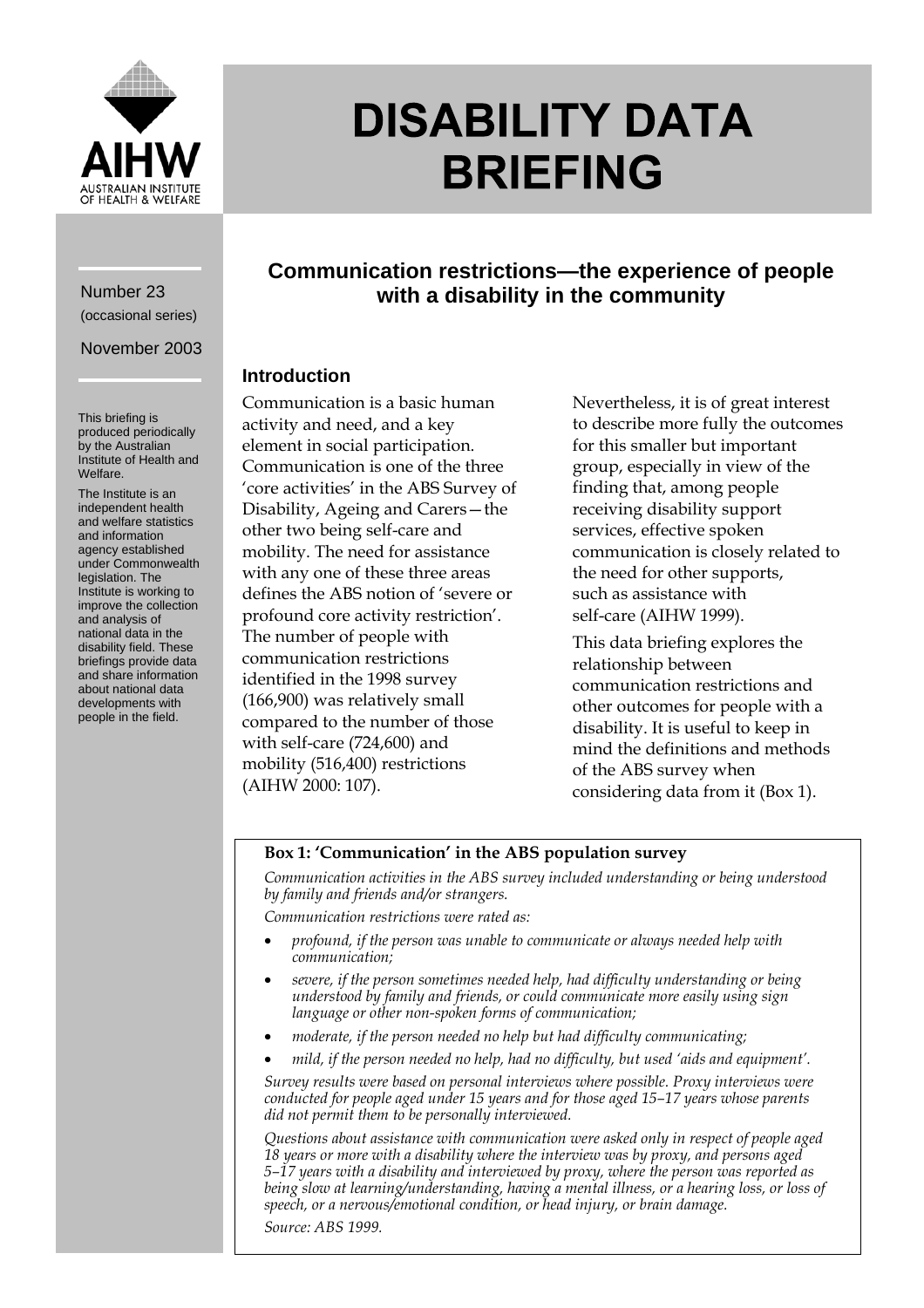In 1998, of the 3,426,000 people with a disability living in households, 961,600 or 28% had a severe or profound core activity restriction (Table 1). Of these, 18% had a severe or profound communication restriction, 12% had a mild or moderate restriction, and

70% had no communication restriction. The following analyses focus on people with severe or profound core activity restrictions, and explore the differences within this group, between those with and without communication restrictions.

**Table 1: Level of communication restriction among people with a disability living in households, 1998**

|                                          | Core activity restriction <sup>(a)</sup> |          |                        |          |                         |          |
|------------------------------------------|------------------------------------------|----------|------------------------|----------|-------------------------|----------|
| Level of<br>communication<br>restriction | Severe or profound                       |          | Not severe or profound |          | Total with a disability |          |
|                                          | No. ('000)                               | Per cent | No. ('000)             | Per cent | No. ('000)              | Per cent |
| Profound                                 | 58.3                                     | 6.1      | 0.0                    | 0.0      | 58.3                    | 1.7      |
| Severe                                   | 118.6                                    | 12.3     | 0.0                    | 0.0      | 118.6                   | 3.5      |
| Moderate                                 | 28.9                                     | 3.0      | 55.2                   | 2.2      | 84.1                    | 2.5      |
| Mild                                     | 83.6                                     | 8.7      | 266.0                  | 10.8     | 349.5                   | 10.2     |
| Total with communication<br>restriction  | 289.4                                    | 30.1     | 321.2                  | 13.0     | 610.6                   | 17.8     |
| No restriction                           | 672.2                                    | 69.9     | 2,143.2                | 87.0     | 2.815.4                 | 82.2     |
| <b>Total</b>                             | 961.6                                    | 100.0    | 2.464.4                | 100.0    | 3.426.0                 | 100.0    |

(a) Refers to a person's overall severity level of core activity restriction, which is determined by their highest level of restriction in self-care, mobility and communication activities.

*Source:* AIHW analysis of ABS 1998 Survey of Disability, Ageing and Carers confidentialised unit record file.

#### **Sex differences**

Of people aged under 65 years with a severe or profound core activity restriction, 69% of those with communication restrictions were male; 55% of those with no communication restrictions were female (Table 2). Among those aged 65 years or more, 70% of those with no communication restrictions were female, although the proportions of males and females were similar for those with communication restrictions.

## **Communication and assistance received**

Among people with severe or profound core activity restrictions aged under 65 years, those with communication restrictions had a very different profile of assistance

received compared with those with no communication restrictions (Table 2). Between 2% and 3% of both groups relied solely on formal assistance. However, people with communication restrictions were much less likely to be receiving informal assistance only (29%, compared with 61% of others with severe or profound core activity restrictions), and much more likely to be receiving a combination of both informal and formal assistance (65%, compared with 33%). These differences were much less striking for people aged 65 years and over.

#### **Communication and schooling**

Of people aged 5-20 years with severe or profound core activity restrictions and living in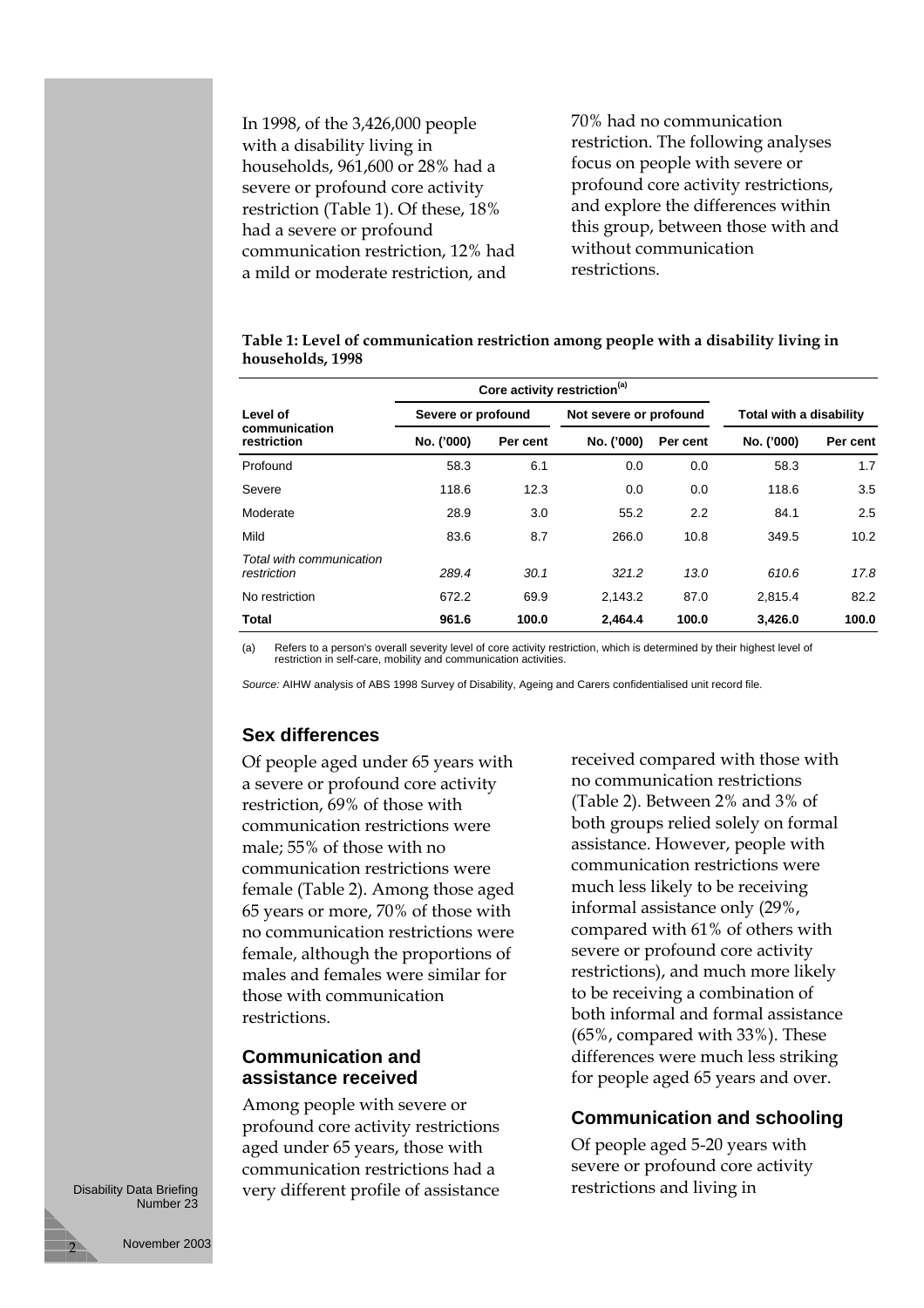households, most had a communication restriction—93,700 or 62% (Table 3). Those with communication restrictions were much more likely than others to be

attending a special school (20%, compared with 6%) and much less likely to be attending school in an ordinary class (43%, compared with 59%).

**Table 2: People with a severe or profound restriction living in households: sex and type of assistance received by presence of a communication restriction, 1998**

|                          | Under 65 years               |                                    | 65+ years                    |                                    |  |
|--------------------------|------------------------------|------------------------------------|------------------------------|------------------------------------|--|
|                          | Communication<br>restriction | No<br>communication<br>restriction | Communication<br>restriction | No<br>communication<br>restriction |  |
| <b>Sex</b>               | % of total                   |                                    |                              |                                    |  |
| Males                    | 69.4                         | 45.5                               | 48.1                         | 29.8                               |  |
| Females                  | 30.6                         | 54.5                               | 51.9                         | 70.2                               |  |
| Assistance received      |                              |                                    |                              |                                    |  |
| No assistance received   | $*1.4$                       | 3.8                                | $*$ 0.9                      | *1.5                               |  |
| Informal only            | 28.7                         | 60.9                               | 31.3                         | 35.1                               |  |
| Formal only              | $*2.6$                       | $*2.4$                             | $*2.9$                       | $*3.8$                             |  |
| Both informal and formal | 65.4                         | 32.9                               | 63.9                         | 59.5                               |  |
| Not applicable           | $*1.9$                       | $*$ 0.0                            | $*1.0$                       | $*0.0$                             |  |
| Total number ('000)      | 178.9                        | 457.1                              | 110.5                        | 215.1                              |  |

(a) Estimates marked with \* have an associated relative standard error (RSE) of between 25% and 50%. Estimates marked with \*\* have an associated RSE of 50% or more. These estimates should be interpreted accordingly.

*Source:* AIHW analysis of ABS 1998 Survey of Disability, Ageing and Carers confidentialised unit record file.

#### **Table 3: People aged 5–20 years with a severe or profound restriction living in households: type of school attending by presence of a communication restriction, 1998**

|                                 | <b>Communication restriction</b> |       | No communication restriction |          |
|---------------------------------|----------------------------------|-------|------------------------------|----------|
|                                 | <b>Number ('000)</b><br>Per cent |       | <b>Number ('000)</b>         | Per cent |
| Type of school/class            |                                  |       |                              |          |
| Ordinary school class           | 40.1                             | 42.8  | 33.6                         | 58.7     |
| Ordinary school (special class) | 25.3                             | 27.0  | $*6.8$                       | 11.9     |
| Special school                  | 18.5                             | 19.7  | $*3.2$                       | $*5.6$   |
| Not applicable                  | 9.8                              | 10.5  | 13.6                         | 23.8     |
| Total                           | 93.7                             | 100.0 | 57.2                         | 100.0    |

(a) Estimates marked with \* have an associated relative standard error (RSE) of between 25% and 50%. These estimates should be interpreted accordingly.

*Source:* AIHW analysis of ABS 1998 Survey of Disability, Ageing and Carers confidentialised unit record file.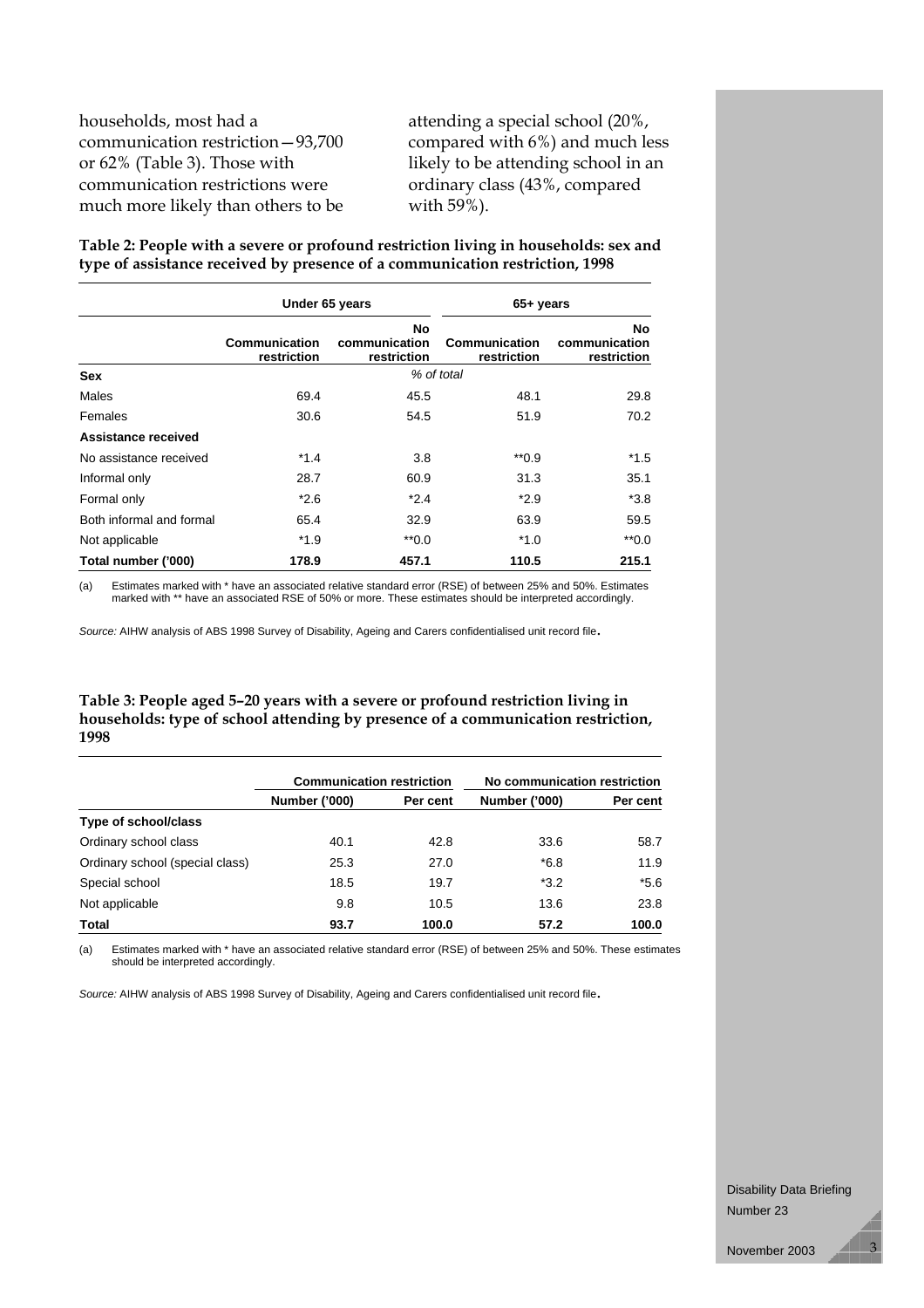#### **Communication and employment**

In 1998 there were 79,200—or 16% of the 492,300 people aged 15–64 years with severe or profound core activity restrictions, living in households—who had a communication restriction (Table 4). The presence of communication restrictions correlated with poorer employment outcomes and more employment restrictions compared with outcomes for others with severe or profound restrictions not including communication. People with communication restrictions were:

- more likely not to be in the labour force—76% were not, compared with 63% of those without a communication restriction;
- less likely to be employed  $-21\%$ compared with 33%;
- more likely to need employerprovided equipment or special arrangements (20%), ongoing supervision or assistance (21%) or a support person (53%); these figures compare with 13%, 8% and 47%, respectively, for people with severe or profound core activity restrictions but no communication restriction;
- more likely to need 'other employment arrangements' such as retraining and other forms of assistance;
- more likely to have severe or profound employment restrictions—74% (compared with 55% of people with severe or profound core activity restrictions but no communication restriction).

An interesting feature of communication restrictions emerges when Tables 3 and 4 are compared. There were more people with severe or profound core activity restrictions and communication restrictions in the relatively narrow age range 5–20 years (93,700) than there were among those aged 15–64 years (79,200). This appears to reflect a compounding of two effects: that relatively more people in younger age groups in 1998 reported severe or profound restrictions—particularly in comparison to previous ABS surveys (Figure 1), and that it is more likely that people in these age groups reported communication restrictions—62% (93,700 of 150,900, Table 3) compared with 16% (79,200 of 492,300, Table 4). There is a range of possible factors here, the most obvious being that, in the earlier years of life, schools and parents are aware of learning and communication difficulties, and may be actively addressing them. At older ages these problems may have been ameliorated through earlier interventions, or people may find activities and environments where these restrictions have less effect on their lives and are hence less likely to be reported in the survey. This statistical pattern aligns with the finding that having difficulty with 'learning and understanding things' was more common among young males in both the 1993 and 1998 surveys (Figure 2), and intellectual disability estimates are higher in the younger age ranges (AIHW: Wen 1997).

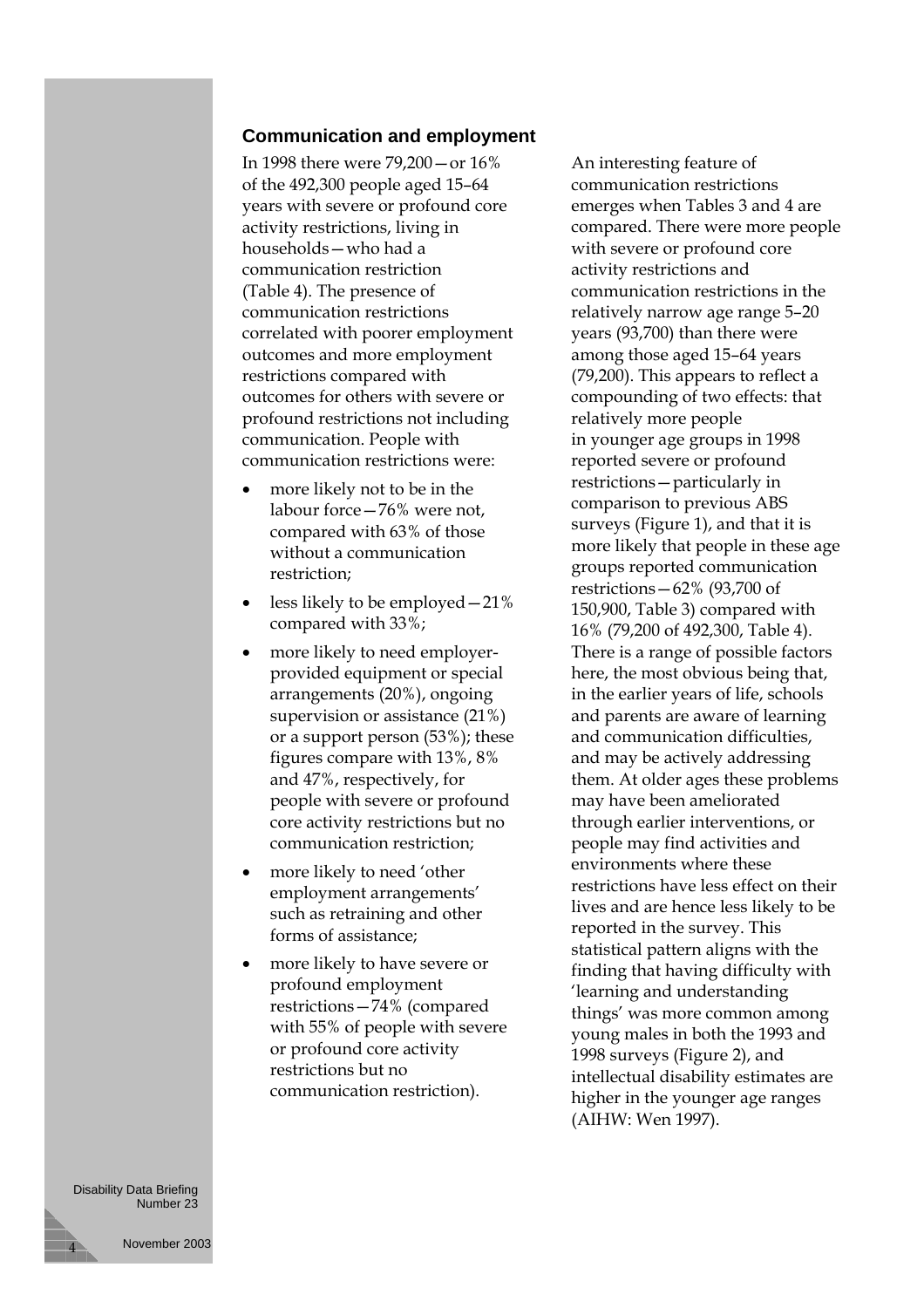**Table 4: People aged 15-64 years with a severe or profound restriction living in households: labour force status and employment restrictions, by presence of a communication restriction, 1998(a)**

|                                                                              | Communication<br>restriction | No communication<br>restriction |
|------------------------------------------------------------------------------|------------------------------|---------------------------------|
| Labour force status                                                          |                              | % of total                      |
| Employed                                                                     | 20.8                         | 32.8                            |
| Unemployed                                                                   | $*3.7$                       | $*3.8$                          |
| Total in the labour force                                                    | 24.5                         | 36.6                            |
| Not in the labour force                                                      | 75.5                         | 63.4                            |
| <b>Employment restrictions</b>                                               |                              |                                 |
| Restricted in type of job                                                    | 44.0                         | 42.3                            |
| Difficulty in changing job or getting a<br>better job                        | 37.4                         | 34.5                            |
| Need for time off work                                                       | $*7.3$                       | 15.2                            |
| Need for employer provided equipment<br>and/or special arrangements          | 20.4                         | 12.8                            |
| Need for ongoing supervision or assistance                                   | 20.6                         | $*7.7$                          |
| Need for support person                                                      | 53.4                         | 46.8                            |
| Other employer arrangements                                                  |                              |                                 |
| A disability support person or someone at<br>work to assist/train on the job | 14.5                         | 3.3                             |
| Special equipment                                                            | 9.7                          | 4.6                             |
| Training or retraining                                                       | $*7.5$                       | $**1.0$                         |
| Different duties                                                             | $*4.8$                       | $*4.6$                          |
| Severity of employment restriction                                           |                              |                                 |
| Profound                                                                     | 51.4                         | 43.8                            |
| Severe                                                                       | 22.5                         | 10.8                            |
| Moderate                                                                     | 23.4                         | 36.8                            |
| Mild to no employment restriction                                            | $*2.6$                       | $*8.6$                          |
| Total number ('000) <sup>(b)</sup>                                           | 79.2                         | 413.1                           |

(a) Estimates marked with \* have an associated relative standard error (RSE) of between 25% and 50%. Estimates marked with \*\* have an associated RSE of 50% or more. These estimates should be interpreted accordingly.

(b) The total may be not equal to the sum of the components as the questions on employment restrictions and arrangements were asked separately in the survey.

*Source:* AIHW analysis of ABS 1998 Survey of Disability, Ageing and Carers confidentialised unit record file.

Disability Data Briefing Number 23

November 2003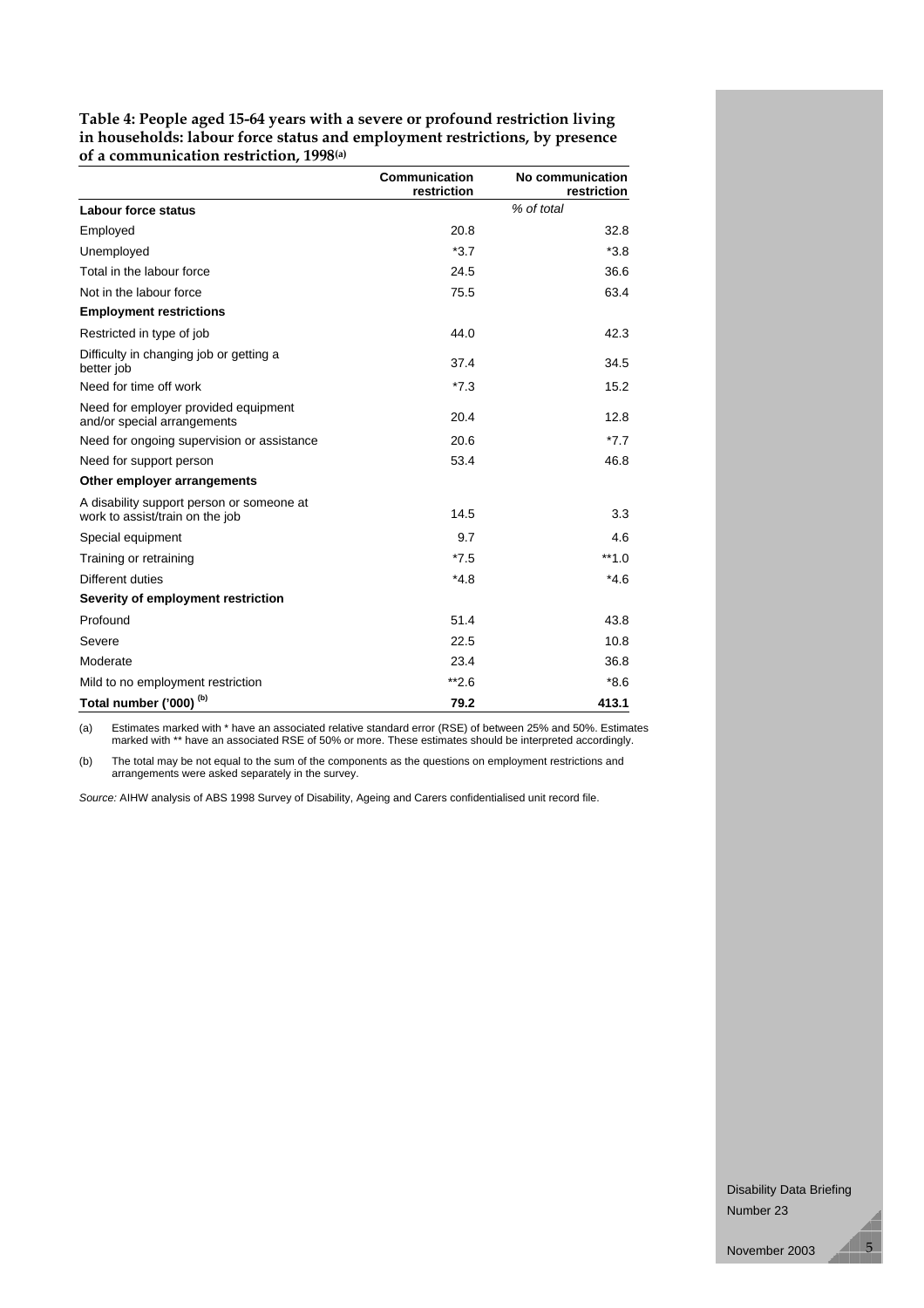

**Figure 1: Ratio of the estimated numbers of severe or profound restrictions by age: 1988, 1993 and 1998 to baseline year 1981.**

*Source:* AIHW analysis of unpublished data tables from the ABS 1981, 1988, 1993 and 1998 disability surveys.



*Source:* AIHW analysis of ABS 1993 and 1998 Survey of Disability, Ageing and Carers confidentialised unit record file.

#### **Communication and social participation**

On almost every measure of social participation collected in the 1998 survey, people living in the community with communication restrictions fared worse than did other people with severe or profound core activity restrictions (Table 5).

Among people aged under 65 years, with severe or profound core activity restrictions, and with a communication restriction:

 some 77% had received visits from and 77% had made visits to family and friends in the previous three months, but they were less likely to have done so than other people with severe or profound core activity restrictions, 89% of whom had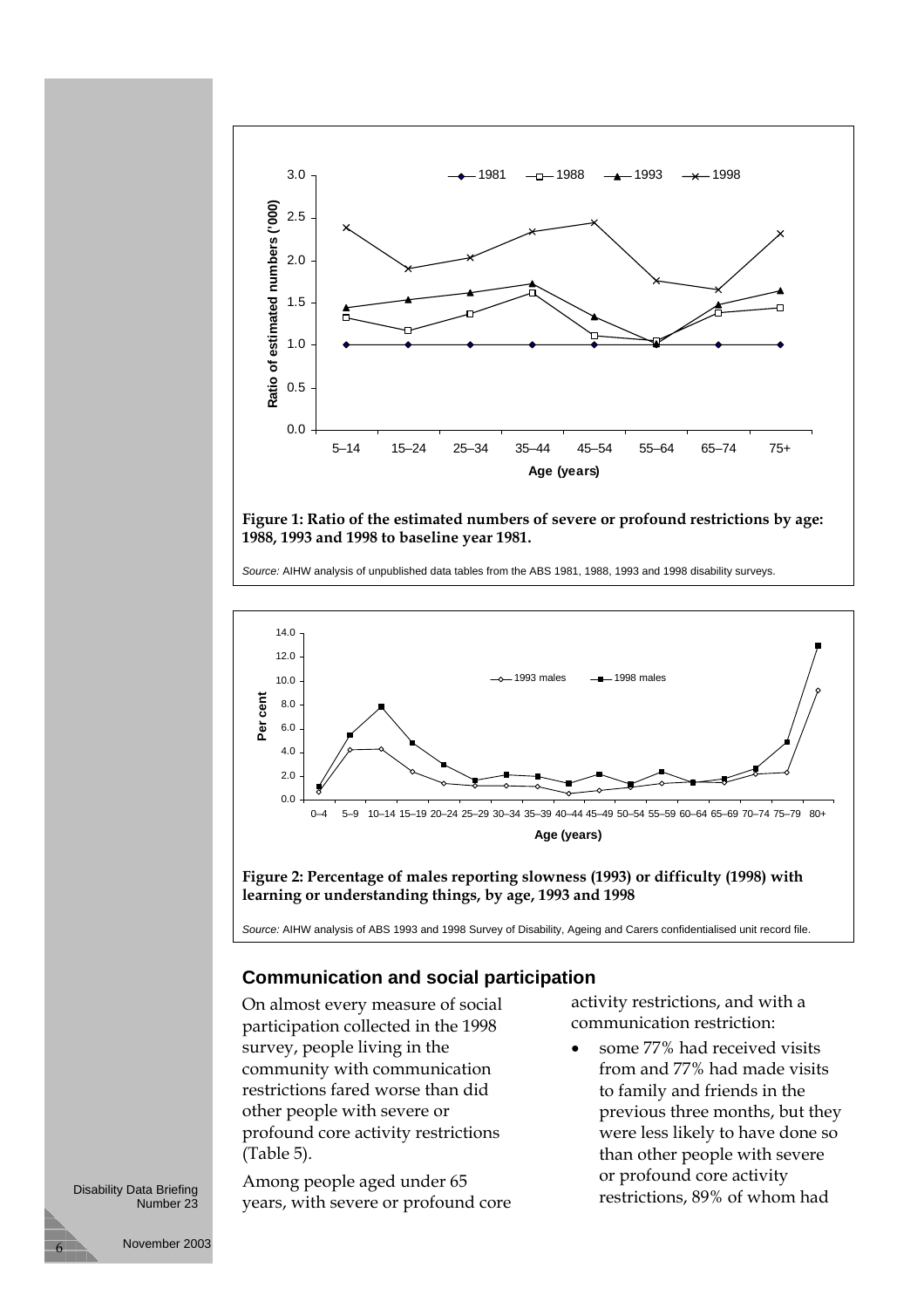received visits at home from family and friends, and 84% of whom had visited family and friends;

 61% had received phone calls from family and friends compared with 91% of other

people with severe or profound core activity restrictions;

 44% had been to a restaurant or club in the last three months compared with 55% of other people with severe or profound core activity restrictions.

**Table 5: People with a severe or profound restriction living in households: social and community participation, use of computer at home, by age, by whether has a communication restriction, 1998**

|                                            | Under 65 years        |                          | 65+ years             |                          |  |
|--------------------------------------------|-----------------------|--------------------------|-----------------------|--------------------------|--|
|                                            | With a<br>restriction | <b>No</b><br>restriction | With a<br>restriction | <b>No</b><br>restriction |  |
| At home in the last three months           | % of total            |                          |                       |                          |  |
| Visits from family or friends              | 77.4                  | 89.4                     | 91.0                  | 88.3                     |  |
| Telephone calls with family or friends     | 60.5                  | 91.1                     | 84.5                  | 90.0                     |  |
| Craftwork for/with other people            | 14.2                  | 18.5                     | 11.0                  | 10.7                     |  |
| Church/special community activities        | 9.7                   | 9.3                      | 6.9                   | 6.3                      |  |
| Voluntary work (including advocacy)        | 2.6                   | 8.1                      | 3.5                   | 4.3                      |  |
| None of the above                          | 5.8                   | 3.1                      | 5.2                   | 5.5                      |  |
| Away from home in the last three months    |                       |                          |                       |                          |  |
| Visited family or friends                  | 77.0                  | 84.1                     | 61.8                  | 68.6                     |  |
| Went to a restaurant or club               | 44.2                  | 54.6                     | 40.2                  | 44.2                     |  |
| Attended church activities                 | 23.4                  | 25.7                     | 21.0                  | 24.2                     |  |
| Voluntary work (including advocacy)        | 7.8                   | 17.0                     | 6.5                   | 9.3                      |  |
| Organised performing arts group activities | 6.3                   | 6.4                      | 2.4                   | 1.5                      |  |
| Organised art/craft group activity         | 8.1                   | 8.0                      | 4.3                   | 4.2                      |  |
| Other special interest group activities    | 20.9                  | 17.2                     | 15.2                  | 13.7                     |  |
| None of the above                          | 4.4                   | 7.6                      | 17.9                  | 16.3                     |  |
| Does not leave home                        | 2.1                   | 1.2                      | 5.5                   | 5.6                      |  |
| Use of computer in the last three months   |                       |                          |                       |                          |  |
| Used                                       | 12.7                  | 27.1                     | 3.9                   | 2.9                      |  |
| Did not use                                | 87.3                  | 72.9                     | 96.1                  | 97.1                     |  |
| Total ('000)                               | 178.9                 | 457.1                    | 110.6                 | 215.1                    |  |

(a) Estimates marked with \* have an associated relative standard error (RSE) of between 25% and 50%. Estimates marked with \*\* have an associated RSE of 50% or more. These estimates should be interpreted accordingly.

(b) Total may be not equal to the sum of the components as the questions on employment restrictions and arrangements were asked separately in the survey.

*Source:* AIHW analysis of ABS 1998 Survey of Disability, Ageing and Carers confidentialised unit record file

The pattern for people under 65 years was fairly similar for those aged 65 years and over with communication restrictions. Those aged 65 years and over were more likely to have received visits from family and friends in the previous

three months—91%, compared with 88% of those of the same age without severe or profound core activity restrictions, and 77% of those aged under 65 years with similar restrictions.